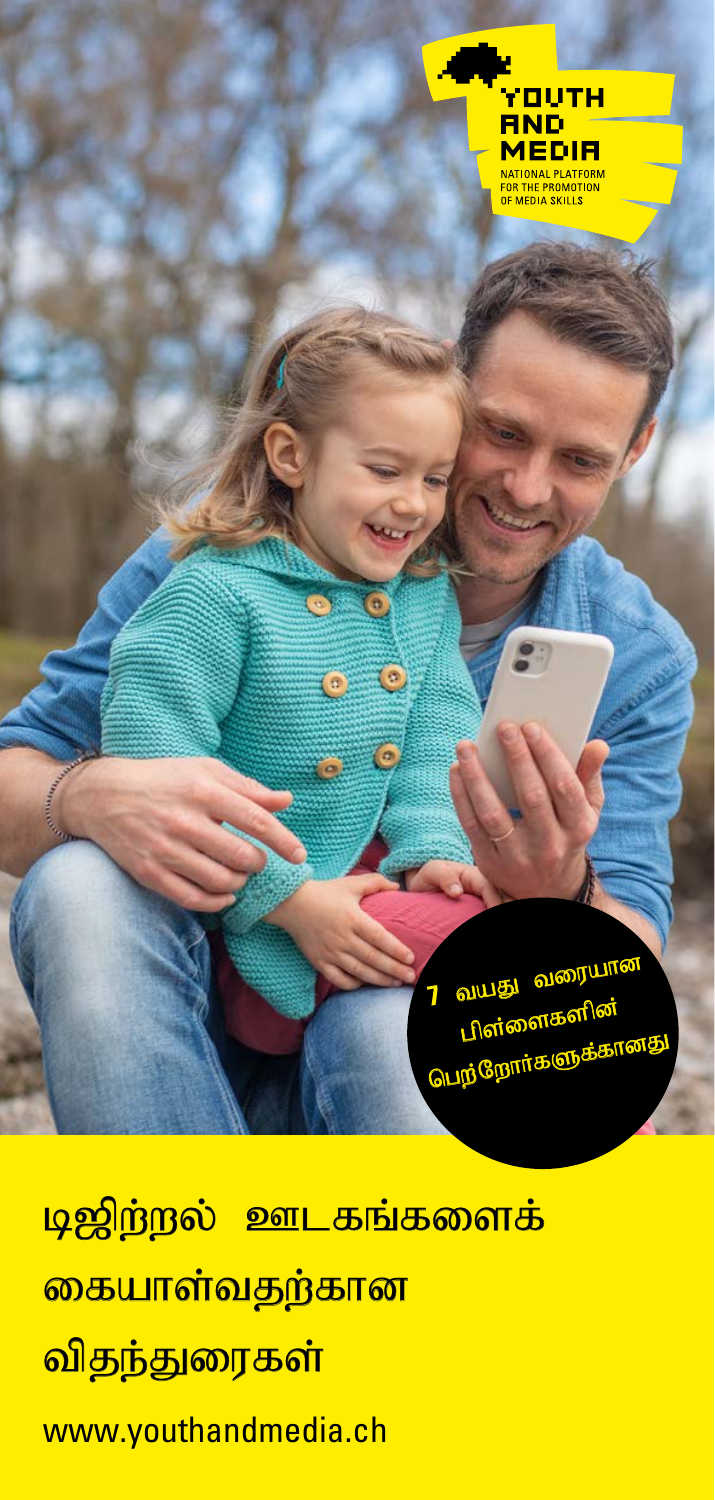

டிஜிற்றல் ஊடகங்கள் இன்றைய உலகில் சர்வவல்லமை பொருந்தியது - இது பிள்ளைகளுக்குமானது. பெரியோர்கள் ஸ்மாற்போனை எவ்வாறு பாவிக்கின்றனர், மூத்த சகோதரர்கள் எவ்வாறு மடிக்கணனி அல்லது தொலைக்காட்சி முன்பாக .<br>இருக்கின்றனர் என்பதை சிறார்கள் நன்றாகப் பார்த்துக் கொள்கின்றனர். எவை அனைத்தும் அவர்களுக்குப் புதிதாக இருந்து அவர்களைக் கவர்கிறதோ, அதேபோன்று டிஜிற்றல் ஊடகமும் அவர்களைக் கவர்கின்றது. பெற்றோர்களாக நாம் எவ்வாறு அதனுடன் நடந்துகொள்ளப் போகிறோம்?

ஒன்று நிச்சயமானது: டிஜிற்றல் ஊடகங்களிலிருந்து பிள்ளைகளை விலக்கி வைப்பது விவேகமானது மற்றும் யதார்த்தமானது. இதற்குப் பதிலாகச் செய்யவேண்டியது என்னவென்றால், பொறுப்புணர்வை உணர்ந்தவர்களாக அதைக் கையாண்டு வாழ்வதுடன், வயதுக்கேற்ற உள்ளடக்கங்களைத் தேர்வுசெய்வதுடன் பிள்ளைகளின் ஊடகப் பாவனையில் ஆதரவுடன் நடந்துகொள்தலாகும். பிள்ளைகள் தனித்துவமானவர்கள், அவர்களது வளர்ச்சி வித்தியாசமாக அமைகின்றது, ஆகவே விதிகள் மற்றும் கட்டுப்பாடுகளை, வயதுக்கேற்ற விதத்தில் மட்டும் ஏற்படுத்துவது, அதிகவேளைகளில் குறிக்கோளை அடையச் செய்யாது. இருப்பினும் **சில எடுத்துக்காட்டுப் புள்ளிகள் உள்ளனஇ** அவைகளால் பெற்றோர்கள் மற்றும் வேறு பொறுப்புவகிக்கும் நபர்கள் நாளாந்த வாழ்வில் திருப்தியடையலாம்.

எமது விதந்துரைகளால் நாங்கள் உங்களை, சாதகமான மற்றும் ஆற்றல் மிகுந்த விதத்தில் ஊடகங்களைப் பாவிப்பது குறித்த கேள்விகளுடன் நடந்து கொள்வதற்கு உற்சாகப்படுத்த விரும்புகிறோம், பிள்ளைகளுடன் ஒன்றுசேர்ந்து உள்ளடக்கங்களைக் கண்டுகொள்வது, ஒழுங்குவிதிகளைத் தீர்மானிப்பது மற்றும் டிஜிர்றல் ஊடகங்களைத் தெரிந்துகொண்டு கையாள்வதாகும்.

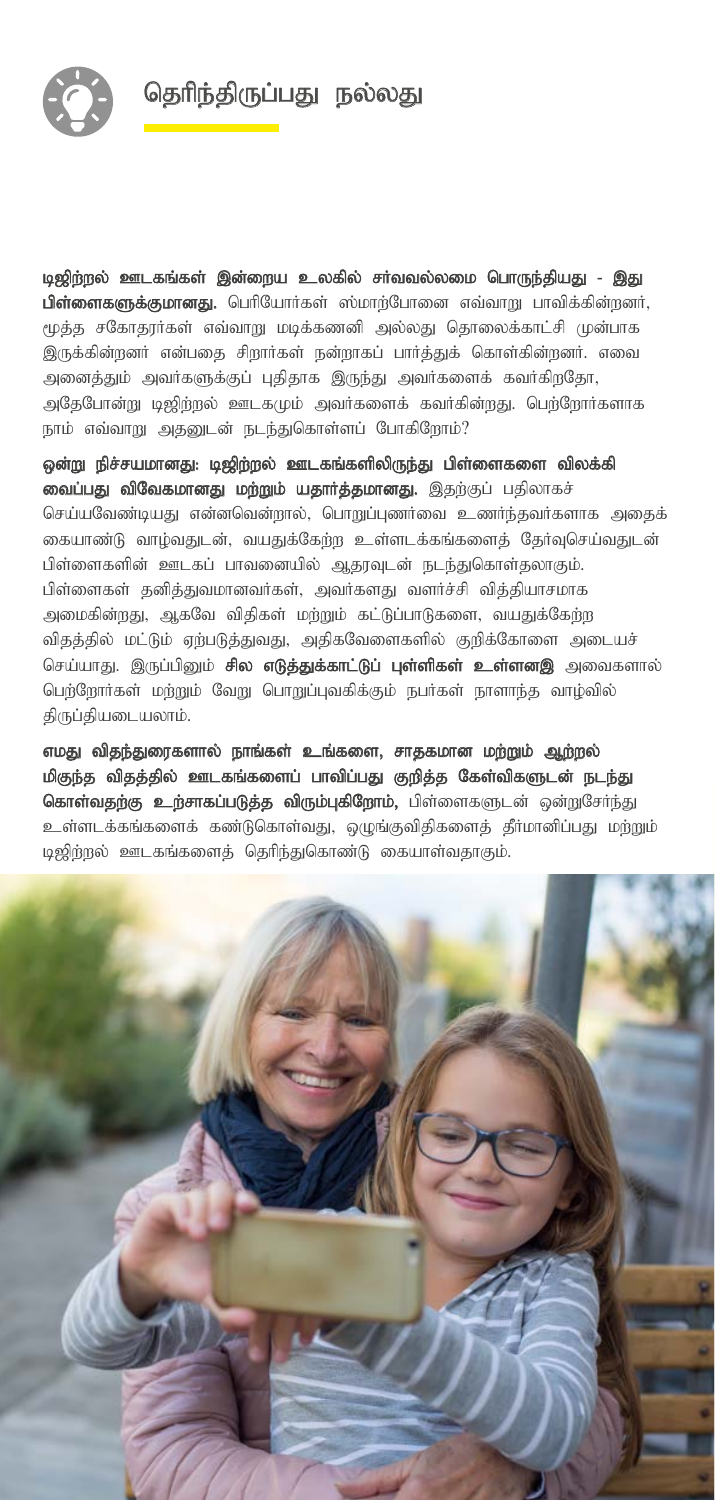



# ஊடகங்களைப் பாவிப்பதில் பிள்ளைகளுக்கு நீங்கள் லக்குமைப்பு வமங்குங்கள்.

<mark>பிள்ளைகளுக்கு ஊடக அதாவது டிஜிற்றல் உ</mark>லகில் பெற்றோர்கள் அல்லது வேறு பொறுப்பான நபர்களின் ஆதரவு தேவைப்படுகின்றது. ஊடகப்பாவனை பிள்ளையில் என்ன விளைவை ஏற்படுத்துகின்றது மற்றும் பிள்ளை எவ்வாறு எதிர்வினையைக் காட்டுகின்றது என்பதை நீங்கள் அவதானித்துக் கொள்ளுங்கள் (உதாரணமாக பயத்துடன் அல்லது மகிழ்வுடன்). இதுகுறித்து அவர்களுடன் நீங்கள் உரையாடுங்கள்.

## உங்கள் எடுத்துக்காட்டு மாதிரியை நீங்கள் கவனத்திற் கொள்ளுங்கள்.

ஊடகங்களைக் கையாள்வதில் பெற்றோர்கள் மற்றும் வேறு பொறுப்புவகிக்கும் நபர்கள் பிள்ளைகளுக்கு முன்மாதிரிகையானவர்கள். உங்கள் சொந்த ஊடகப்பாவனை வழக்கக்கை நீங்கள் பரிசோகிக்குக் கொள்ளுங்கள்.

### **டிஜிர்ருல் ஊடகங்களைக் கையாள்வகை** உணர்வுபூர்வமாகச் செயற்படுத்துங்கள்.

சிறு பிள்ளைகளுக்கு உங்கள் கவனிப்பே முதன்மைத் தேவையாக இருக்கும், ஆனால் அத்துடன் அசைவது அதேபோன்று வெளியில் விளையாடுவது மற்றும் எதையும் கண்டுகொள்வது அவசியமாகும். இந்த அறுபவங்களை டிஜிற்றல் ஊடகப்பாவனையின்போதான ஆதரவு வழங்கலில் சேர்த்துக்கொள்ளலாம். நித்திரைக்குச் செல்லமுன்பு படத்திரை ஊடகங்களைப் பாவிப்பது உறங்குவதைப் பாதிக்கலாம்.

#### படத்திரை நேரத்தை நீங்கள் தீர்மானியுங்கள்.

பிள்ளை ஒரு நாளில் எவ்வளவு நேரம் படத்திரை முன்பாக செலவழிப்பது என்பதை நீங்கள் தீர்மானியுங்கள் ஒவ்வொரு பிள்ளையும் வேறுவிதமானது, டிஜிற்றல் ஊடகத்தால் அவர்களுக்கு ஏற்படும் தனிப்பட்ட விளைவுகள் மற்றும் அவதானமாக இருப்பது குறித்து நீங்கள் கவனம் எடுங்கள். நீங்கள் ஒரு தெளிவான எல்லையை நிர்ணயிப்பதுடன், அது கடைப்பிடிக்கப்படுவதற்கு நீங்கள் மதிப்புக் கொடுங்கள்.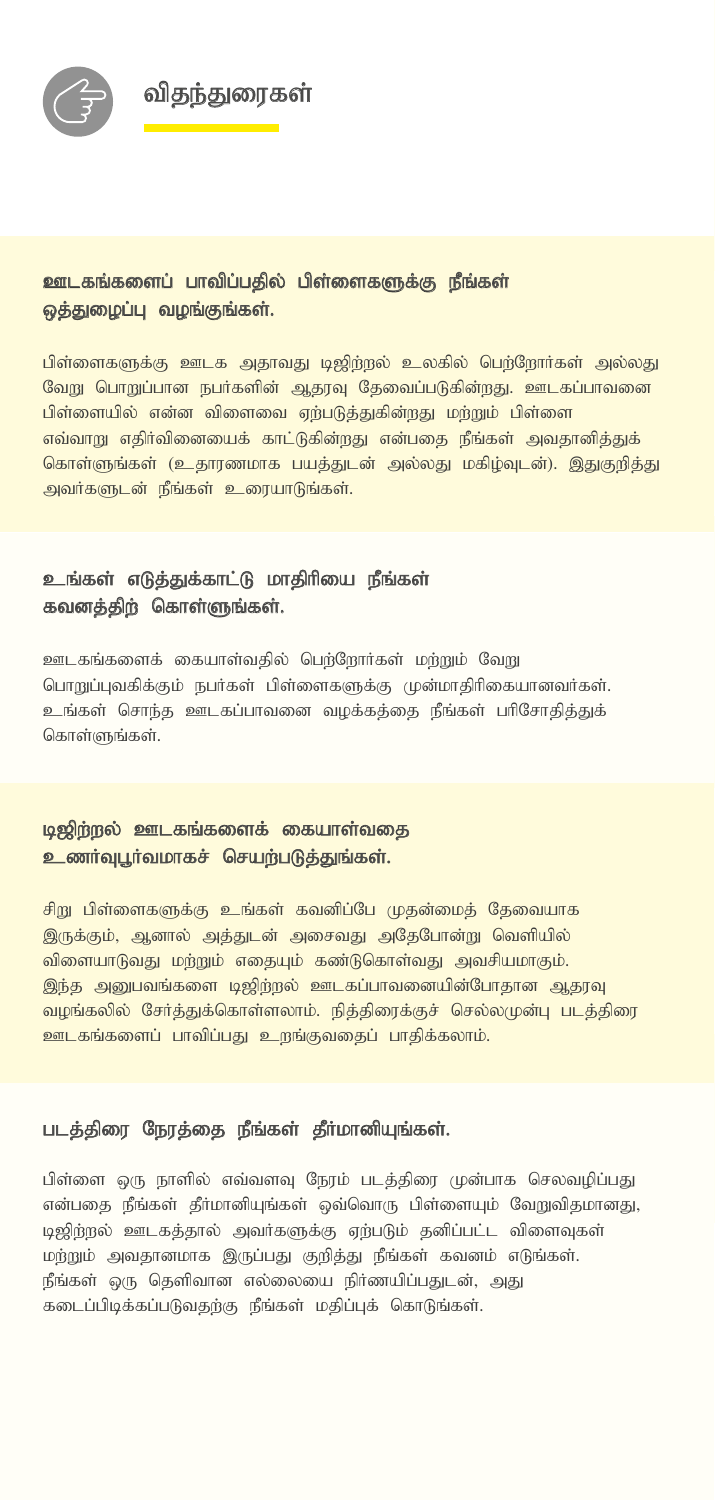#### வயதுக்கான அனுமதி வழங்கலை நீங்கள் கவனத்திற் கொள்ளுங்கள்.

திரைப்படங்களில் வயதுக்கேற்ற அனுமதியை நீங்கள் கவனத்திற் கொள்ளுங்கள் (FSK போன்றவை) மற்றும் விளையாட்டுக்கள் (PEGI, USK போன்றவை) அத்துடன் மேலதிகமாக அதன் உள்ளடக்கங்கள் பிள்ளைக்கு உகந்ததா என நீங்கள் யோசித்துக் கொள்ளுங்கள்.

#### பிள்ளைகள் பராமரிப்பை ஊடகங்கள் ஈடுசெய்யாது.

பிள்ளைகளை அமைதிப்படுத்த அல்லது திசைதிருப்ப டிஜிந்நல் ஊடகங்களைப் பாவிக்கக் கூடாது. அவைகள் பிள்ளைகளை உடல்ரீதியாக அமைதிப்படுத்தும், ஆனால் உளரீதியாக ஊடகஉள்ளடக்கங்கள் தொடர்ந்தும் செயற்பட்டுக்கொண்டிருக்கும். இயலுமானவரை நாளாந்த வேலைகளில் பிள்ளைகளையும் சேர்த்துக்கொள்ள முயற்சியுங்கள்.

### மனம்திறந்த உரையாடல் வடிகட்டும் மென்பொருளைவிட முக்கியமானகு.

குழப்பம் விளைவிக்கும் உள்ளடக்கங்கள் குறித்து பிள்ளைகளின் வயதுக்கேற்ற விதத்தில் நீங்கள் உரையாடுங்கள். தொலைக்காட்சி, கணனி/மடிக்கணனி மர்ரும் ரப்லெர்களை பிள்ளைகளின் அறைகளுக்குள் நீங்கள் வைக்காதீர்கள். வடிகட்டும் ஒரு மென்பொருள் பயனுள்ளது, ஆனால் முழுமையான பாதுகாப்பு வழங்கும் என்ற உத்தரவாதம் இல்லை.

# இணையத்தில் தனிப்பட்ட தரவுகள் மற்றும் படங்களை வெளியிடுதலில் அவதானம்.

இணையத்தளத்தில் மற்றும் விசேடமாக சமூக ஊடகங்களில் பிள்ளைகளின் படங்கள் மற்றும் பெயர். முகவரி, வயகு போன்ற கனிப்பட்ட காவகளை வழங்குவது குறித்து நீங்கள் அவதானமாக இருங்கள். பிள்ளைகளின படங்களை இணையத்தில் பகிரும்போது முகங்களைக் காட்டாமல் விடலாம்.

#### ஊடகங்களை விளங்கிக்கொள்ள நீங்கள் ஊக்கமளியங்கள்.

நீங்கள் பிள்ளைக்கு, விளம்பரம் எவ்வாறு இயக்கப்படுகின்றது மற்றும் ஒருவர் அவைகளை எவ்வாறு தொலைக்காட்சி அல்லது YouTube இல் வேறு உள்ளடக்கங்களுடன் வித்தியாசப்படுத்திக்கொள்வது என்பதை விளக்குங்கள்.

# ஊடகங்களுடன் ஒரு சாதகமான மற்றும் ஆக்கம் நிறைந்த சூழலை நீங்கள் ஏற்படுத்துங்கள்.

டிஜிர்ருல் படங்கள், வீடியோக்கள் மர்ரும் இசை போன்றவர்ளை ஆற்றலுடன் கையாளுமாறு நீங்கள் உற்சாகப்படுத்துங்கள். சுவாரஸ்யமான பொழுதுபோக்கு அனுபவங்களைத்தரும் மிகச் சிறப்பான விளையாட்டுக்கள் மற்றும் வீடியோக்கள் உள்ளன. இவற்றுடன் பெருமளவு தெரிவாக கற்கும் உள்ளடக்கங்களை இணையத்தளங்கள் வழங்குகின்றன.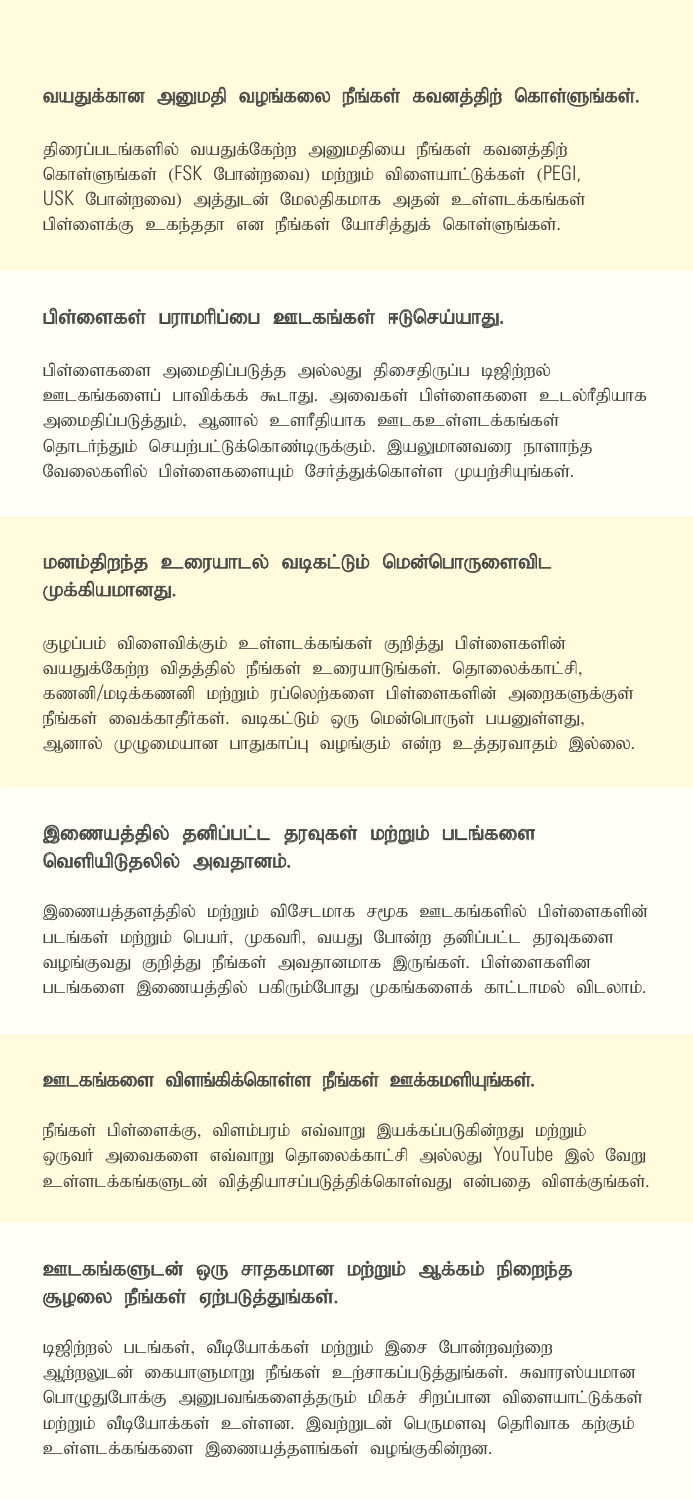

ஊடக நம்பிக்கையை ஊக்குவிப்பதில் இளையோர்கள் மற்றும் ஊடகங்கள் தேசிய அடித்தளங்களாகும். பிள்ளைகள் மற்றும் இளையோர் பாதுகாப்பாகவும் பொறுப்புணர்வுடனும் டிஜிற்றல் ஊடகங்களைக் கையாள்வதை, நாங்கள் விரும்புகிறோம். ஆகவே நாங்கள், பெற்றோர்கள் மற்றும் பராமரிப்பு நபர்கள் அத்துடன் கற்பிற்கும்- மற்றும் துறைசார் நபர்களுக்கு தகவல்கள், எடுத்துக்காட்டுகள் மற்றும் விதந்துரைகளை வழங்குகின்றோம்: www.youthandmedia.ch

இந்தக் கையேடு 7 வயதுக்குக் குறைவான பிள்ளைகளின் பெற்றோர்கள், பராமரிப்பு- மற்றும் பொறுப்புவகிக்கும் நபர்களை நோக்காகக் கொண்டது (பாடசாலைக்கு முன்பான வயது). **இன்னும் இரண்டு மேலதிக கையேடுகள்** உள்ளன, ஒன்று 6 தொடக்கம் 13 வரையான வயதுக் குழுக்கழுக்கான (பிறிமார் பாடசாலை வயது) விதந்துரைகள் அத்துடன் இன்னொன்று இளையோர்களது (12 தொடக்கம் 18 வயதானவர்கள்) பெற்றோர்கள் மற்றும் பொறுப்பாளர்களுக்கானது. அனைத்துக் கையேடுகளும் 16 மொழிகளில் **கிடைக்கும்.** நீங்கள் அவைகளை எமது இணையத்தளத்தில் இலவசமாக அறுப்பிவைக்குமாறு கோரலாம் அல்லது தரவிறக்கிக் கொள்ளலாம்.

இதைவிடவும் எமது இணையத்தளத்தில் மேலதிக தகவல்களுடனான அனைத்து விதந்துரைகள், இணையத் தொடர்புகள் மற்றும் விளக்கங்களை நீங்கள் காணலாம்: www.youthandmedia.ch/recommendations